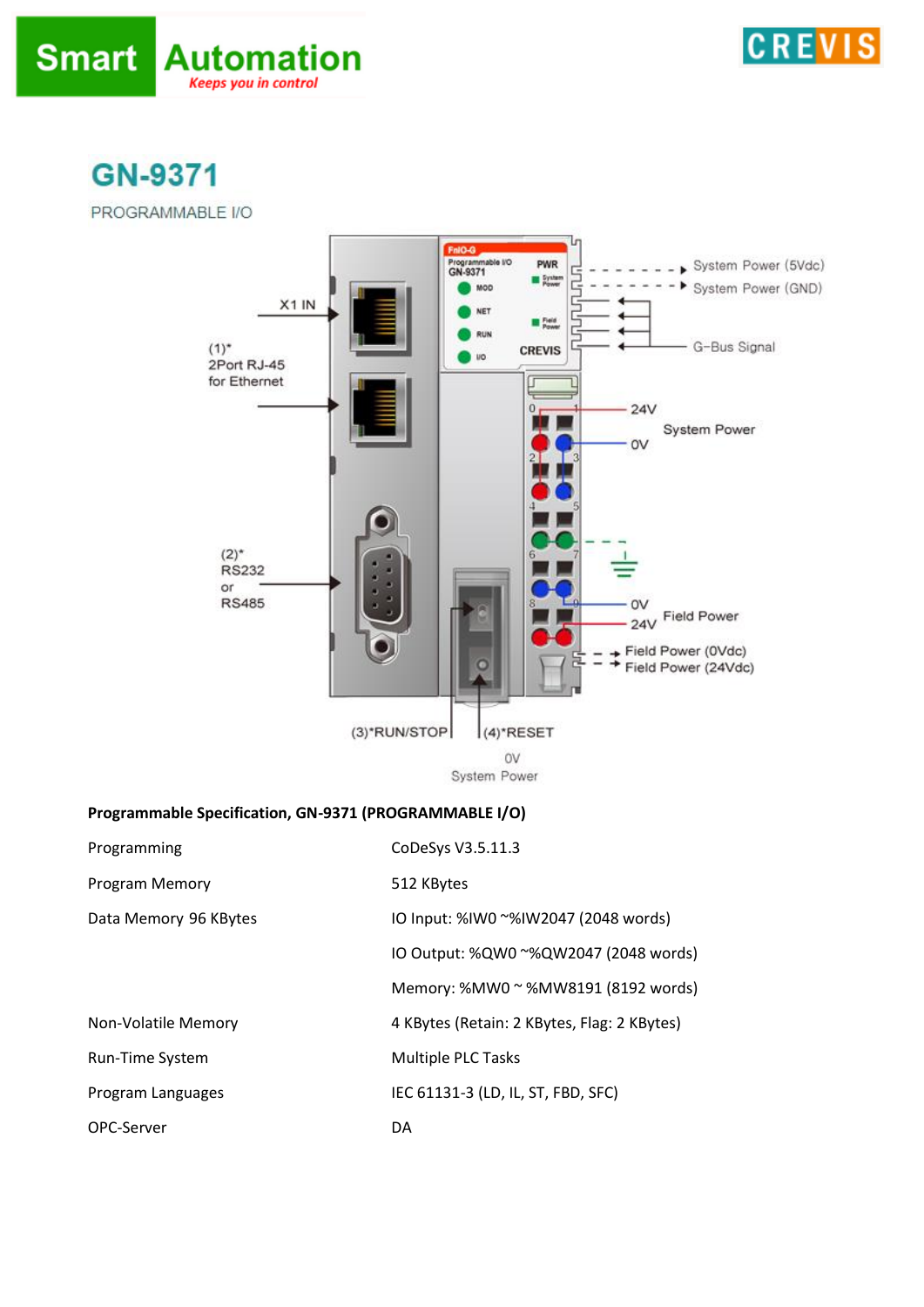| Online Change             |                                                     | Not supporting                                                               |
|---------------------------|-----------------------------------------------------|------------------------------------------------------------------------------|
| Source                    | Upload/Download                                     | Not supporting                                                               |
| File transmit             |                                                     | Not supporting                                                               |
| Breakpoint                |                                                     | Not supporting                                                               |
| Webvisualization          |                                                     | Not supporting                                                               |
| <b>RTC</b>                | Retain Time: < 15 day                               | Accuracy: < 2min/month                                                       |
| Max. Task                 |                                                     | 10                                                                           |
| Max. Cycle Task           |                                                     | 10                                                                           |
| Max. Status Task          |                                                     | 10                                                                           |
| <b>Process Time</b>       |                                                     | 1usec (90 Instructions)                                                      |
|                           | Interface Specification, GN-9371 (PROGRAMMABLE I/O) |                                                                              |
| Adapter Type              |                                                     | Master & Slave Node (Modbus TCP, Modbus RTU)                                 |
|                           | Max. Expansion Module                               | 63 Slots                                                                     |
|                           | Max. Data Size (Input+Output)                       | Max 128Byte each slot                                                        |
| Max. Nodes                |                                                     | Limited by Ethernet Specification                                            |
| <b>Baud rate</b>          |                                                     | 10/100Mbps, Auto-negotiation, Full Duplex                                    |
| <b>Ethernet Interface</b> |                                                     | RJ-45 socket * 2pcs                                                          |
| Ethernet Protocol**       |                                                     | Modbus/TCP, Modbus/UDP, SNTP                                                 |
|                           |                                                     | HTTP (Webvisualization***, Web-Server), DHCP/BOOTP, OPC-<br>server           |
| Max. Socket               |                                                     | 24 (UDP: 8, TCP: 16, TCP LISTEN: 10)                                         |
| Serial Interface          |                                                     | RS232/RS485 2port (supporting Touch Pannel)                                  |
|                           |                                                     | Serial ProtocolModbus/RTU / Baud Rate: 2400~115200 bps (Default: 115200 bps) |
| Indicator                 |                                                     | 6 LEDs                                                                       |
|                           |                                                     | 1 Green/Red, Module Status (MOD)                                             |
|                           |                                                     | 1 Green/Red, Network Status (NET)                                            |
|                           |                                                     | 1 Green/Red, PLC Run/Stop Status (RUN)                                       |
|                           |                                                     | 1 Green/Red, Expansion I/O Module Status (IOS)                               |
|                           |                                                     | 1 Green, System Power Status                                                 |
|                           |                                                     | 1 Green, Field Power Status                                                  |